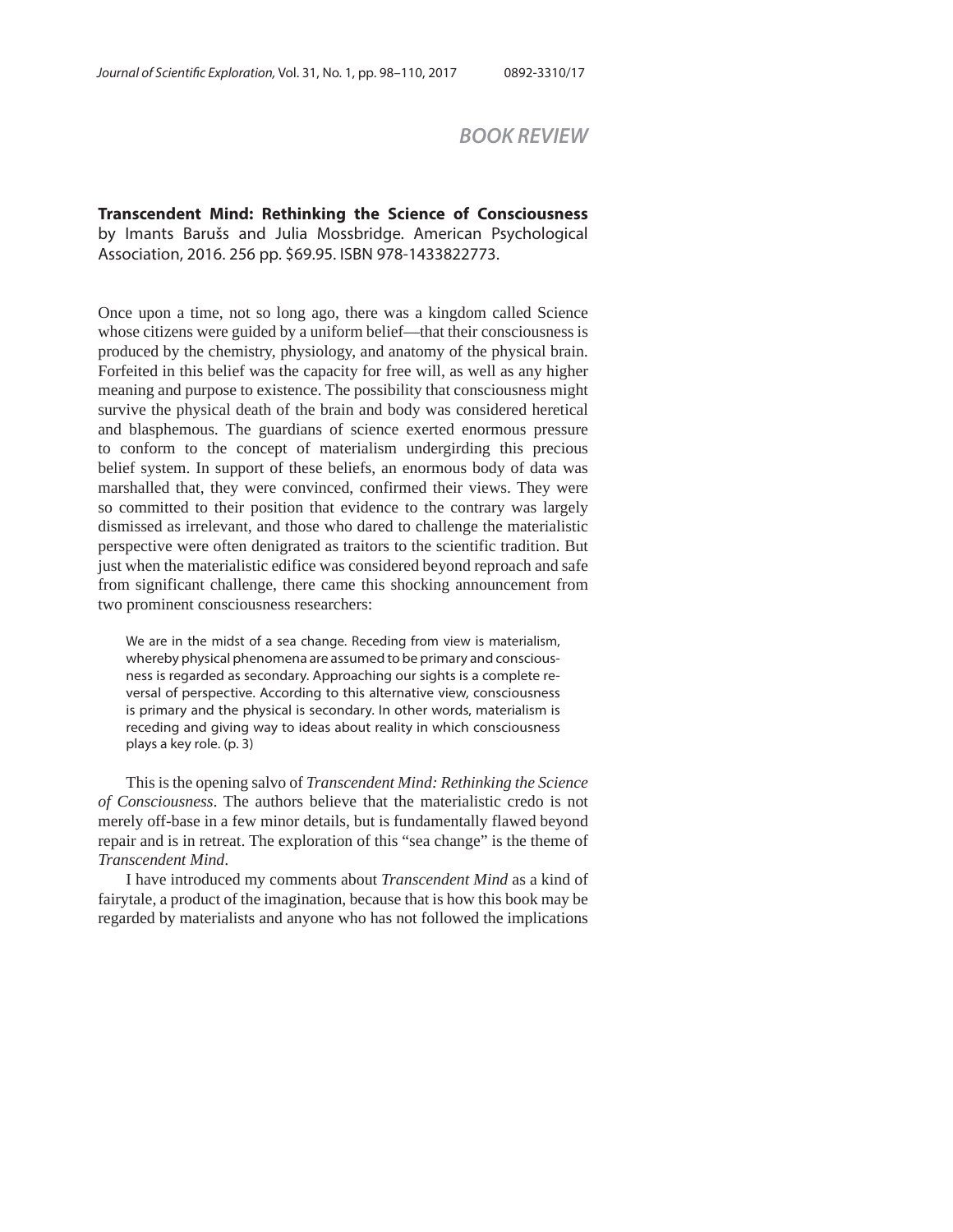of consciousness research for the past few decades, elaborated by authors Imants Barušs, Ph.D., professor of psychology at King's University College at University of Western Ontario, Canada, and Julia Mossbridge, Ph.D., experimental psychologist and cognitive neuroscientist at the Institute of Noetic Sciences and a Visiting Scholar in Psychology at Northwestern University.

Chapter 1, "Beyond Materialism," defines materialism, "the paradigm that is disappearing." This discussion includes a brief history of the philosophy of materialism and "the billiard-ball version of reality." This is the view that "if we know all the equations governing



the spatial positions of fundamental particles at a given time, along with their initial conditions, then we would know everything there is to know about reality." Barušs and Mossbridge identify the key characteristics of the materialistic worldview: It is scalable, deterministic, objective, and reductionistic; it depends on an absolute space and an absolute time, in which there is an ordered linear progression of events from the past to the future. The authors explain why "each of these six prongs of historical materialism has been pretty much dismantled by now" (p. 8).

In a brief review of key developments that led to quantum mechanics, they introduce a key assertion of the book, that "quantum events are not somehow encapsulated in a microdomain that has nothing to do with us." They assert an "upward creep" of quantum events into everyday life. "[P]eople-sized events [are] just what microevents look like at the people-sized level," they state (p. 11).

None of which means that materialism should be discarded. "[M]aterialism works reasonably well for our everyday experience of peoplesized events, which follow the rules of classical mechanics, chemistry, and so on." The problem is that "bias blindness" commonly enters into our deliberations about how the world and we ourselves function. "So we may know intellectually that historical materialism is false, . . . but many of us, including psychologists and neuroscientists, are still reasoning as though it were true." Thus, for many materialists, materialism evolves into *physicalism*, "the view that the world contains just those types of things that physics says it contains." A widespread version of materialism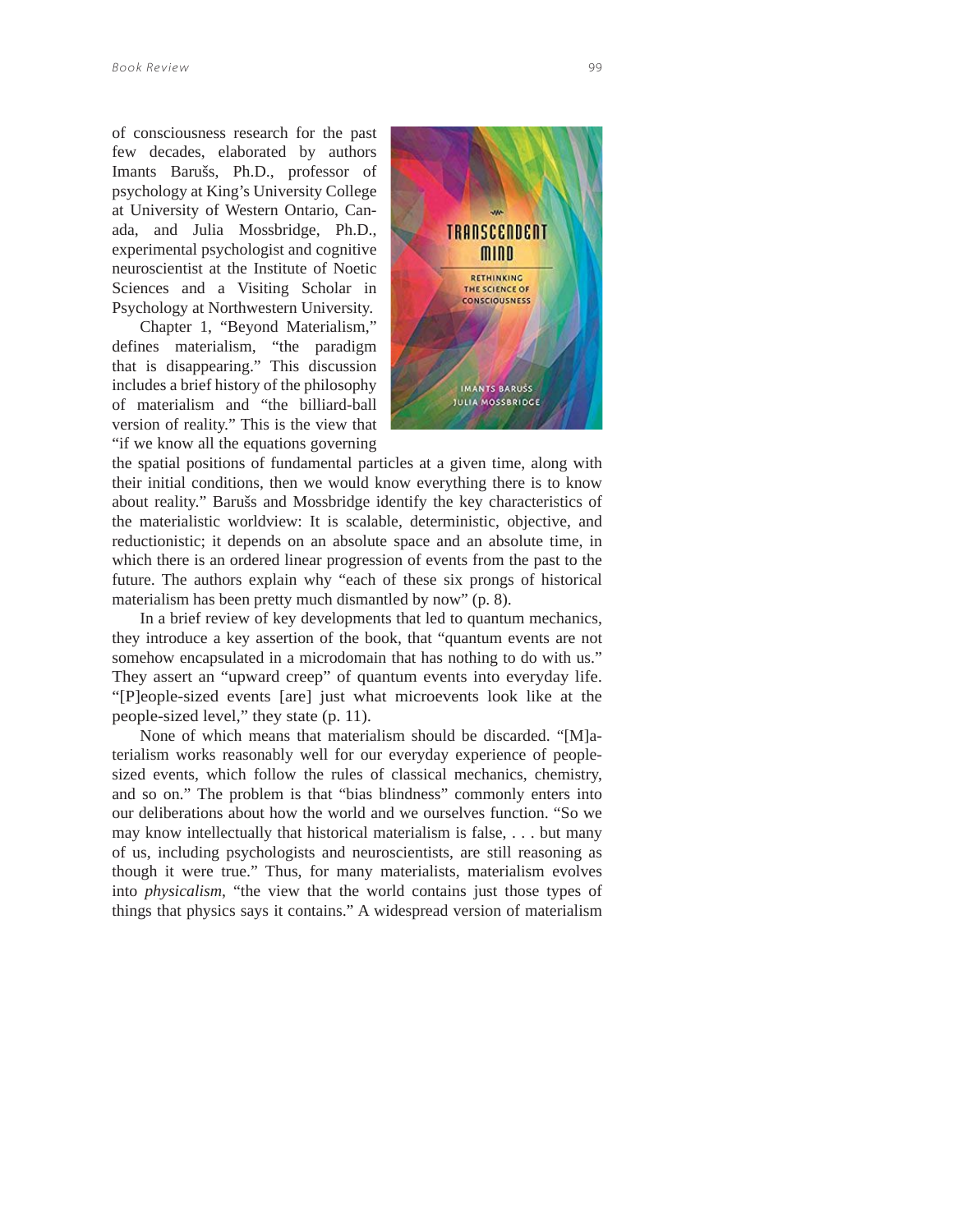is "neuroscientism," the contention that consciousness is "necessarily the result of neural activity that is assumed to be isolated from quantum considerations" (pp. 11–13).

For the authors, consciousness is a term referring to phenomena that are not available "from the outside" but only "from the inside." "Thus, *subjective consciousness* refers to the contents of experience that occur subjectively for a person within the privacy of her own mind." The attempts of materialistic neuroscience to understand consciousness "from the outside" runs into insuperable difficulties. The overall evidence, the authors assert, points compellingly to the existence of "transcendent mind," the book's title—"the notion that mind is 'transcendent' in nature, in that it cannot be adequately characterized in physical terms" (pp. 14–15).

Particularly incompatible with materialism are "anomalous phenomena," in which the authors include remote viewing, remote sharing of thoughts, remote influence, precognitive dreams, the survival hypothesis including near-death experiences—generally the panoply of psi phenomena that will be familiar to *JSE* readers. "[These phenomena] have been called 'anomalous' not because they occur rarely or because there are no data to support their existence, but because, from a materialistic point of view, they should not exist." Much of the rest of the book is a discussion of the empirical evidence for these phenomena and their implications for an understanding of consciousness (pp. 20–21).

Part of the forcefulness of *Transcendent Mind* is the method of argumentation employed by Barušs and Mossbridge. They frequently put themselves in the shoes of the materialist and argue from her position. For instance (p. 21), they have the materialist saying, "Wait! You can't expect me to buy into that sort of woo. I was taught that this kind of thing is not science; that it's a pseudoscience!" This literary device permits them to take seriously the customary reasons why psi is rejected: the strategy of denigrating research of anomalous phenomena by calling it 'pseudoscience'; unjustly treating the results of psi research by rejecting publication of studies regardless of their quality; baseless accusations of fraud; dismissing psi experiences as hallucinations, delusions, and wishful thinking; dismissing those who experience psi events as mentally unstable or actually suffering from schizotypal personality disorder; the objection that extraordinary claims require extraordinary evidence; and the downright insistence that there is no evidence for psi phenomena whatsoever (pp. 21– 24). They summarize the root of these fallacies with a telling comment by physicist Bernard Haisch, former *JSE* Editor-in-Chief:

Modern western science regards consciousness as an epiphenomenon that cannot be anything but a byproduct of the neurology and biochemistry of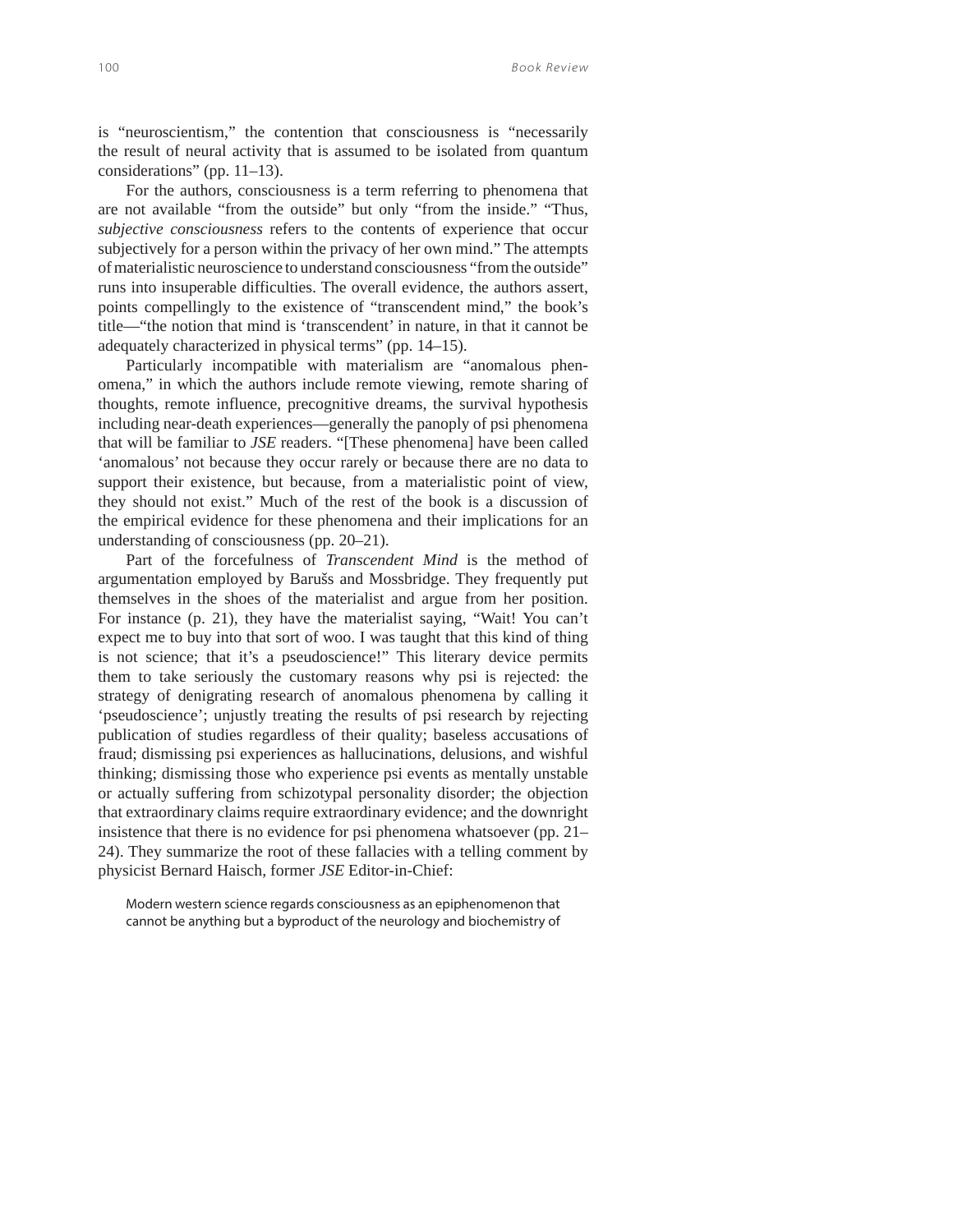the brain. . . . While this perspective is viewed within modern science as a fact, it is in reality far stronger than a mere fact: It is a dogma. Facts can be overturned by evidence, whereas dogma is impervious to mere evidence. (Haisch 2007:63)

The authors describe three types of attitudes toward the nature of consciousness and how they influence one's beliefs about reality:

Thus, materialists regard consciousness as an emergent property of neural activity or as information in an information-processing system and tend to emphasize the behavioral and objective aspects of consciousness. For them, consciousness is an incidental aspect of reality. Those tending toward conservative transcendence endorse the subjective definitions of consciousness, believe that consciousness gives meaning to reality, and that it is a significant aspect of reality. Those tending toward the extraordinarily transcendent position prefer definitions of consciousness that emphasize the significance of altered states of consciousness. For them, consciousness is the ultimate reality that can only be known through a process of psychological change. Consciousness is all that exists. (p. 27)

In a study supporting this array of attitudes, of the 212 attendees responding to a survey at the 1996 conference "Toward a Science of Consciousness" in Tucson, Arizona, one-third thought that anomalous phenomena do not occur, another third thought they occur but could in principle be explained in physical terms, and another third thought not only that anomalous phenomena occur but also that consciousness is primary (p. 28).

In Chapter 2, "Shared Mind," Barušs and Mossbridge examine examples of nonsensory communication between distant individuals. They state that the most recent version of the American Psychiatric Association's *Diagnostic and Statistical Manual of Mental Disorders* (*DSM*) cites "belief in clairvoyance, telepathy, or 'sixth sense' as a symptom of schizotypal personality disorder" (pp. 655–659 of the *DSM*). In opposition to this purported link to psychopathology, the authors say that "two types of *shared mind* experiences [telepathy and clairvoyance] are being discussed quietly but seriously among clinical and experimental psychologists" (p. 29). They review the increasingly cordial ways in which Freud regarded these events late in his career, and how Hans Berger, the inventor of electroencephalography, experienced a sharing of thoughts at a distance with his sister at "a time of mortal danger, and as I [Berger] contemplated certain death" (p. 32). The authors describe how investigative tools have moved from crude personal descriptions, to EEG recordings, and most recently to fMRI findings, and how systematic and meta-analyses reveal enormous statistical odds favoring these phenomena.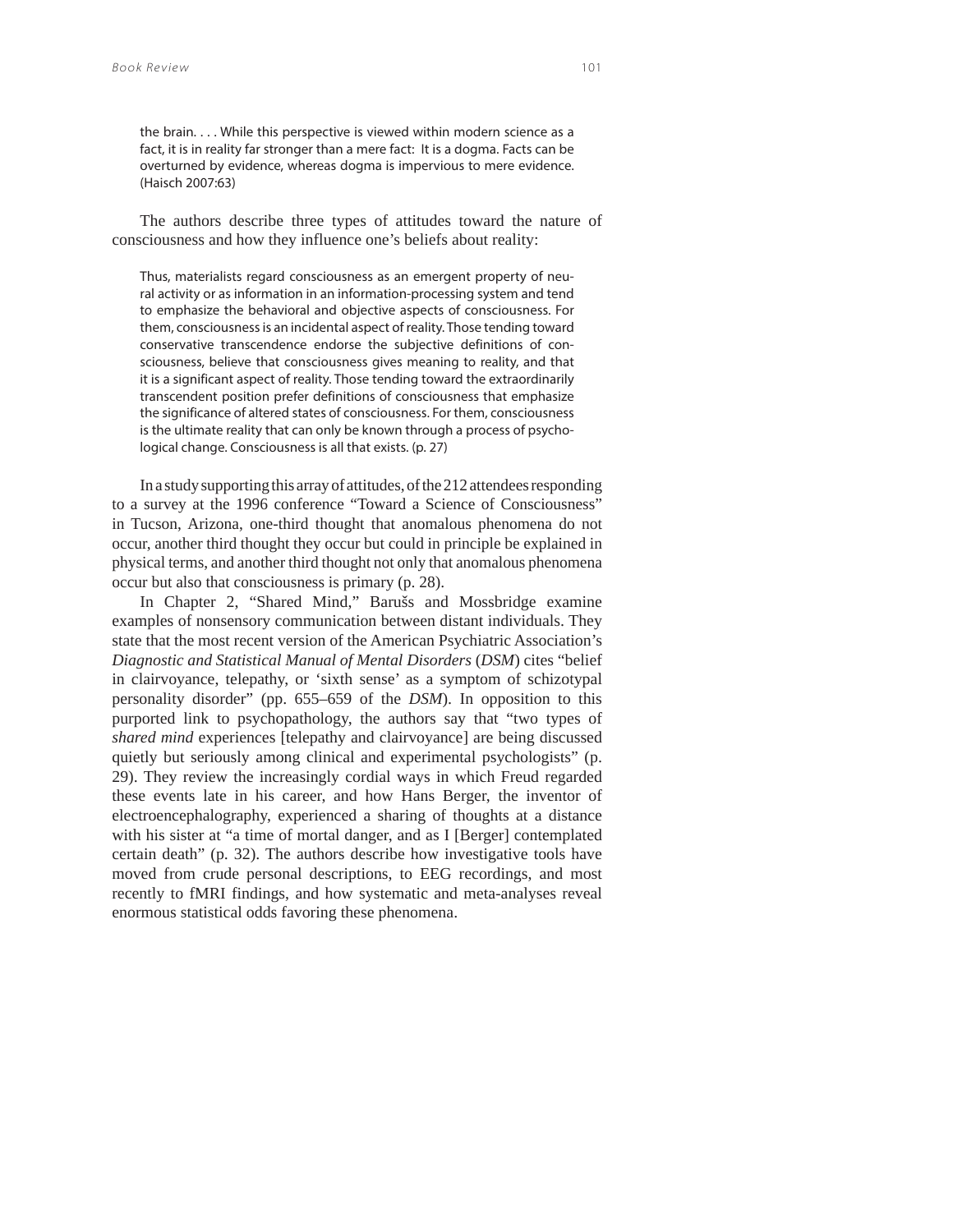How to explain these happenings? The authors state,

Just because it appears that telepathy results from mind-to-mind communication does not mean that a signal is actually sent. And just because clairvoyance appears to not involve another mind, this does not mean that no other mind is involved. The point is that we do not understand the mechanism of either phenomenon, and both are anomalous. (p. 47)

One way to think about both telepathy and clairvoyance, they say, is that "we are sharing minds, but not necessarily with other individual people. The idea here is that we could be sharing access to a larger pool of information, like a unified, larger mind. . . . Such a source of information could be considered to be analogous to the long body [of the Native American Iroquois], or Carl Jung's . . . collective unconscious" (pp. 47–48). The key realization, the authors suggest, is that "the boundary between individuals breaks down when we recognize that our primary, and indeed only, direct experience is mental. . . . [I]t is possible that our individual experiences are connected to one another as well as to other sources of information of which we are not necessarily conscious"—a view reminiscent of William James's "continuum of consciousness . . . a mother-sea or reservoir" (pp. 50–51).

In "Rethinking Time," Chapter 3, Barušs and Mossbridge tackle the thorny, unresolved issue of the nature of time. They distinguish between an *apparent time* to which we feel we have access, and *deep time* "that structures the nature of consciousness and physical manifestation, and a possible relationship between the two" (p. 54). Their discussion of time in physics includes the second law of thermodynamics, the classic double-slit experiment, the role of an observer in quantum mechanics, and the famous delayed-choice experiments of physicist John Wheeler and others in which retrocausation appears to come into play (pp. 55–59). They explore the role of the unconscious in the presentiment studies pioneered by researcher Dean Radin, in which autonomic physiological effects seem to occur prior to their cause. A discussion of experiments in precognitive remote viewing pioneered by researchers Hal Puthoff, Russell Targ, Stephan Schwartz, Ed May, Robert Jahn, Brenda Dunne, and others continues from Chapter 2. The "implicit precognitive" studies of psychologist Daryl Bem and others also are examined, as well as the potential relevance of psi researcher James Carpenter's intriguing "first sight" model of how psi operates in daily life. The sense of altered temporality in life reviews and the experience of timelessness in mystical experiences and drug-induced states are addressed as well. What comes out of this bravura survey is the suggestion that "the deep structures underlying our waking consciousness are fundamentally spatially and temporally nonlocal in nature. This is a key reframing of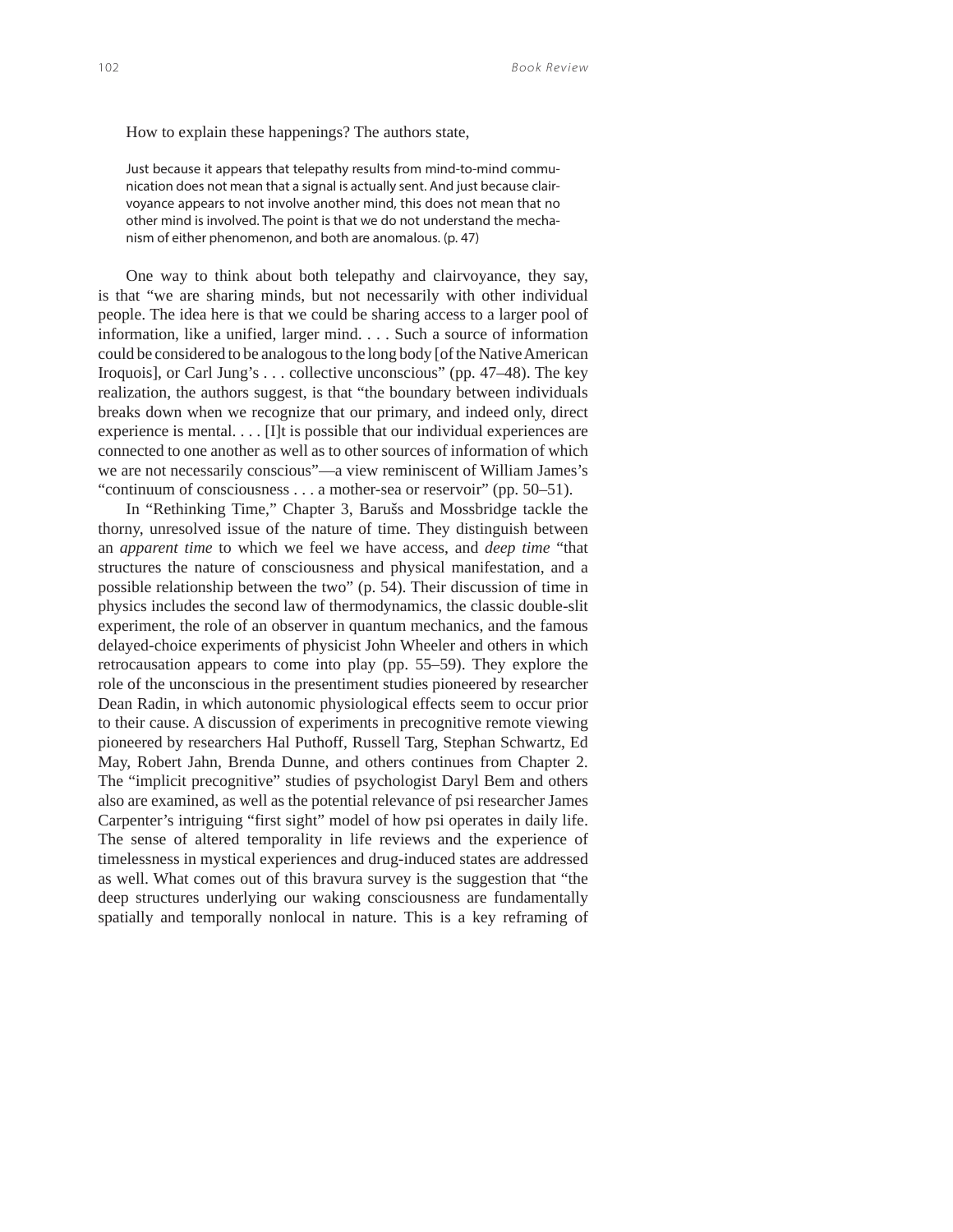our understanding of consciousness in that consciousness now has been extended into temporal domains beyond apparent time. . . . Deep time may run concurrently with apparent time . . . " (pp. 63–81).

Chapter 4, "Interactions with Discarnate Beings," surveys the evidence suggesting contact with deceased individuals. If valid, these phenomena would be crucial evidence favoring a transcendent mind that in some sense survives physical death. Cases involving spontaneous and deliberate contact with the dead are described, as well as fascinating accounts of mediumship. The authors discuss the two contentious explanations usually offered for these happenings—the super-psi versus the survivalist hypotheses. Their sentiments lie with the latter. Citing the writings of philosophers Stephen Braude and Chris Carter, they note, "Taken together, features such as these have sometimes been judged to tip the scales in favor of survival" (p. 97).

One of the admirable features of this book is the willingness of the authors to venture into areas almost guaranteed to evoke pushback from many readers. This is nowhere more obvious than in the section "Unwanted Intrusions," in which they ask whether "those who have previously been human are the only entities that are present around us, or whether there are other types of disembodied entities of varying intelligence, character, and morality that we could encounter" (p. 97). Barušs and Mossbridge believe the decisions we make regarding this question "greatly complicate matters, including our understanding of the nature of consciousness. . . . It would be much easier to pretend that these sorts of problems cannot exist, and we are good at doing so." They quote J. Henderson, who probed this area more than three decades ago: "It is accordingly fashionable at least in professional circles to dismiss the notions of possession and exorcism as outmoded medieval superstitions of, at best, historical interest" (p. 97). They urge caution.

[C]ontrary to the claims of some grief therapists that interactions with the deceased are always benign, that is not true of interactions with apparent discarnate entities in general. In fact, whatever psychological mechanisms allow for pleasant apparent interactions could equally allow for dysphoric apparent interactions were it not for whatever psychological mechanisms protect a person from apparent unwanted intrusions. . . . In fact, however those events are explained, there are already lots of cases in which people have ended up in serious trouble by stumbling into various practices for which they were not prepared. (p. 101)

This discussion segues into a discussion of deathbed visions and the extraordinary clinical benefit of these experiences, not just for the dying person but for loved ones as well. The work of psychiatrist Peter Fenwick is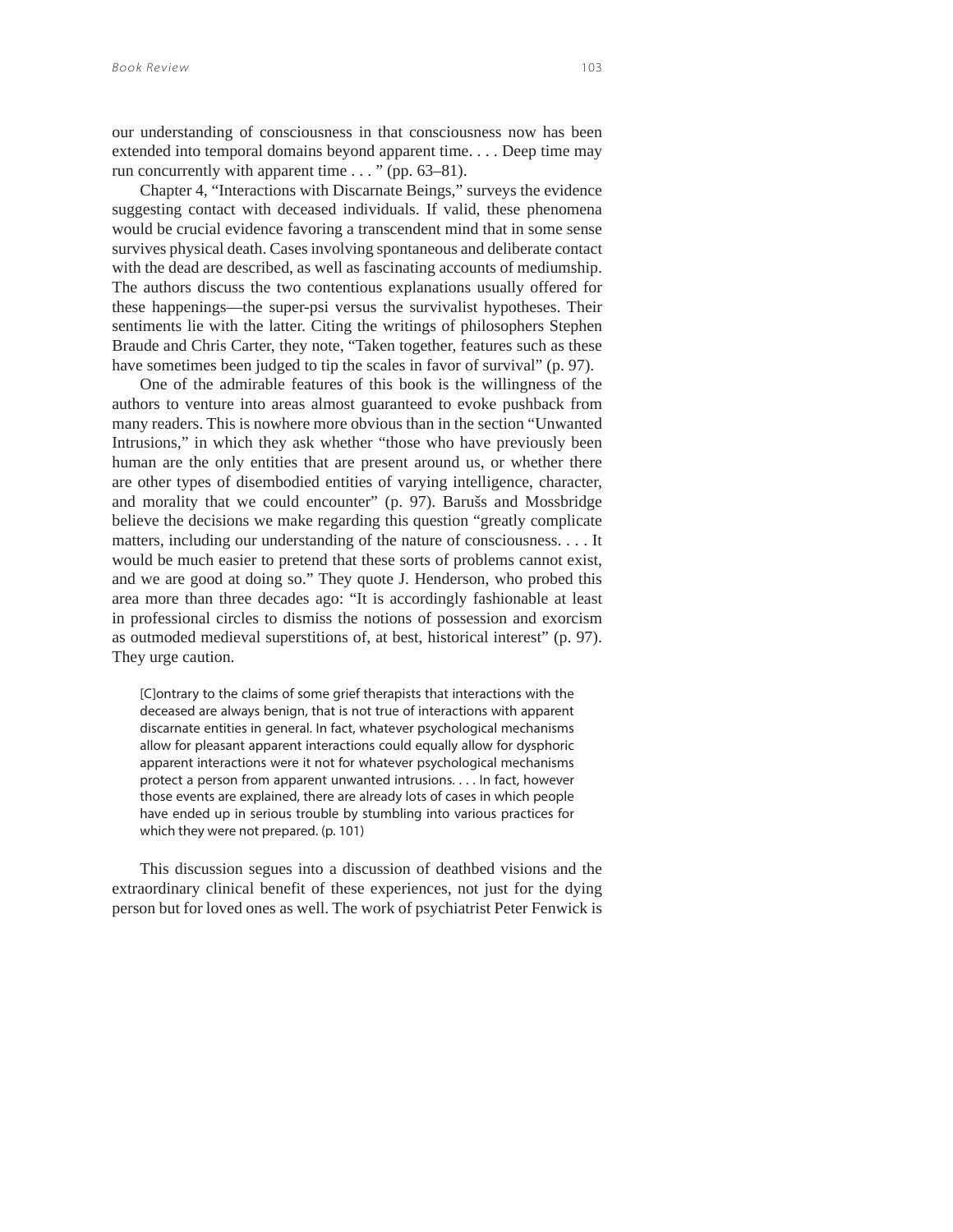emphasized, in which he describes three beneficial themes: the comfort felt by the dying individual and the attendant loved ones, the conviction that the vision was real, and a sense of relief in being able to talk freely about these visions. Barušs and Mossbridge sensibly conclude,

Thus, it appears that we ought to at least reassure people that such experiences are normal and common, and perhaps even veridical. The end of life could well not be the end of life but a transition into other dimensions of being. If that were to be the case, then we would clearly need more research to understand that process and learn how to prepare people for it and to facilitate it within the context of their own death. (p. 101)

Chapter 5, "Separation of Mind from Brain," tackles more directly "the hypothesis that the mind is not an epiphenomenon of the brain, but instead is independently real even as it exists in some sort of relationship to the brain" (p. 103). Terminal lucidity—the unexpected return of mental clarity and memory shortly before death—sometimes occurs when the brain is substantially compromised in degenerative states such as Alzheimer's disease. Near-death experiences and veridical reports of visual information occurring in the congenitally blind is another major challenge to materialists. The authors critique the well-worn "explanations" offered by materialists for NDEs, such as a lack of oxygen or a buildup of carbon dioxide in the blood bathing the brain, temporal lobe seizures, drug effects, hallucinations, pre- and retrocognition, and so on. Particularly difficult to explain physiologically, the authors note, is the profound change in worldview and outlook and the complete lack of fear of death and a profound love for all living things in NDE survivors. They note,

[I]t looks as though the less the brain is able to function properly, the more vivid the experiences that are occurring, assuming that the experiences are occurring at the same time as the brain is shutting down. . . . An alternative explanation that better fits the facts would be that mind, loosened from the brain, comes into its own, functioning without the constraints imposed by the brain. (pp. 110–111)

In this chapter Barušs and Mossbridge acknowledge the sheer magnitude of the task they have taken on, saying,

In seeking information about the nature of consciousness in the afterlife the problem is not that there is no useful information out there, but, on the contrary, that there is way too much. If fact, there is so much information that we cannot effectively summarize it, let alone evaluate it, for the purpose of this book. (p. 118)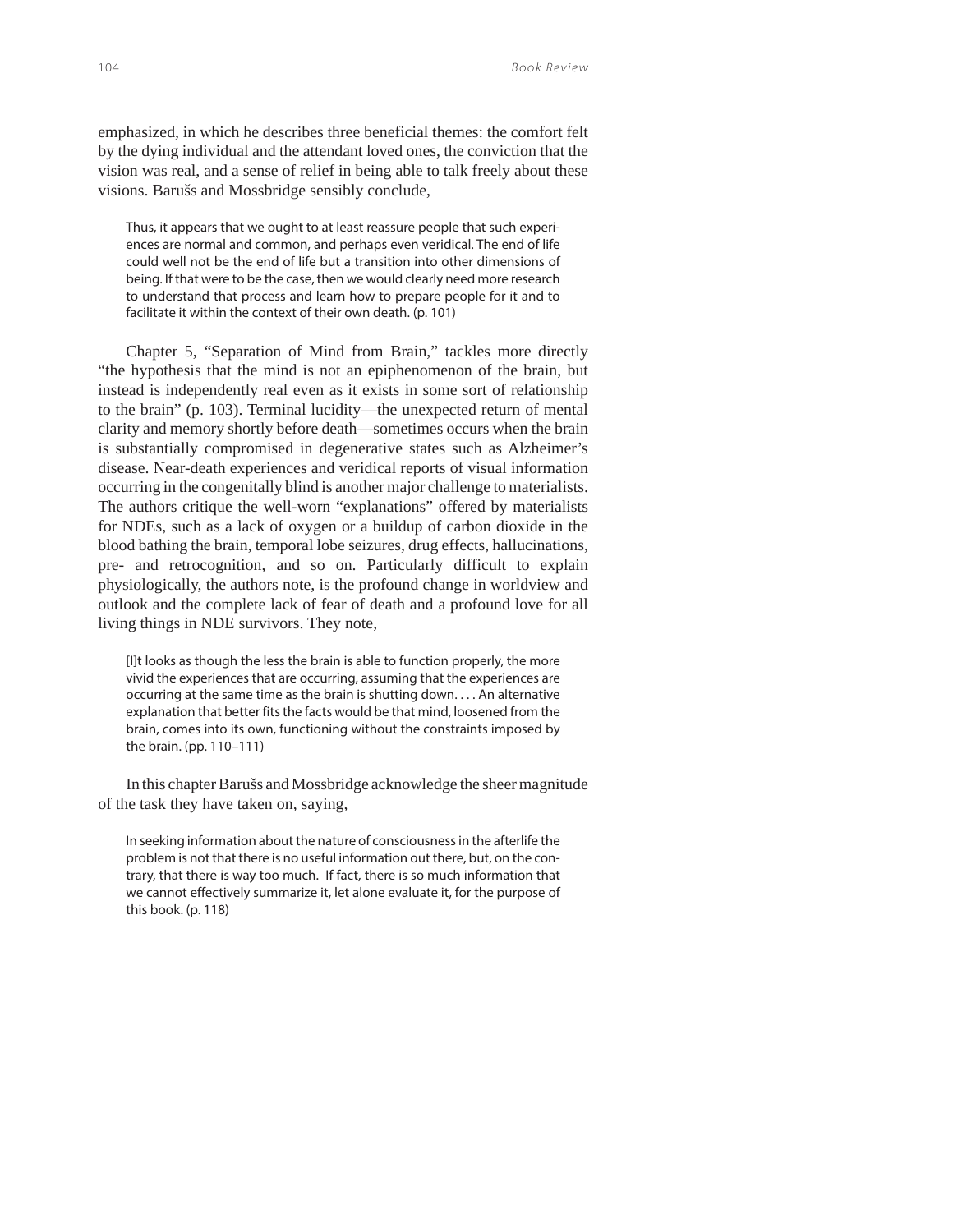They honor psychologist and psi researcher David Fontana for making one of the most thorough analyses of this blizzard of data in his 2005 book *Is There an Afterlife? A Comprehensive Overview of the Evidence* (Fontana 2005), in spite of these challenges.

Chapter 6, "Direct Mental Influence," examines whether consciousness can cause physically demonstrable perturbations in the world by acting independently from the brain and body. They cite artist Ingo Swann's apparent mental influence on a magnetometer in studies supervised by physicist Hal Puthoff at Stanford Research Institute in 1972, since supported by experiments by consciousness researcher Dean Radin (Radin et al. 2012). The panoply of experiments at the Princeton Anomalies Research (PEAR) lab, conducted across three decades, also are explored.

Barušs and Mossbridge address the failure of a consortium of research centers to replicate PEAR's original positive findings involving the ability of subjects to influence the activity of random event generators (REGs). They hypothesize that the reason for this outcome is the failure of the experimenters to pre-test the subjects or "operators" for whether they could or could not affect the machines in the first place. "In other words," they say, "if one wishes to determine whether any human can play the piano, then one had better try to find a person who can actually play the piano. Once this person is found, we can begin to explore the necessary and sufficient factors required for piano playing" (p. 129). This caution applies beyond REG research. For example, it is likely that some studies that explore the effects of healing intentions show no positive results because the "healers" had no healing abilities in the first place. Some experimenters in this field do not seek out individuals with recognized healing abilities because they are eager to demonstrate that healing is democratically distributed among all people. This sort of distribution of talent is unlikely. Most humans cannot play the piano, run a four-minute mile, or master the Lorentz equations, but this does not mean these skills do not exist.

Barušs and Mossbridge add,

It was found at the PEAR laboratory that one did not need to be physically present to demonstrate the intended effects. Further, one did not need to try to influence the machine at the time it was running to demonstrate the intended effects. (p. 131)

They then consider experimenter effects—the intended or unintended effects of an experimenter on the outcome of her experiments. Might *any* human influence an experiment if mind is transcendent, nonlocal, and unitary? Is *anyone* completely exempt from influencing an experiment? "Whether this entire-world explanation holds is not clear, but what is clear is the so-called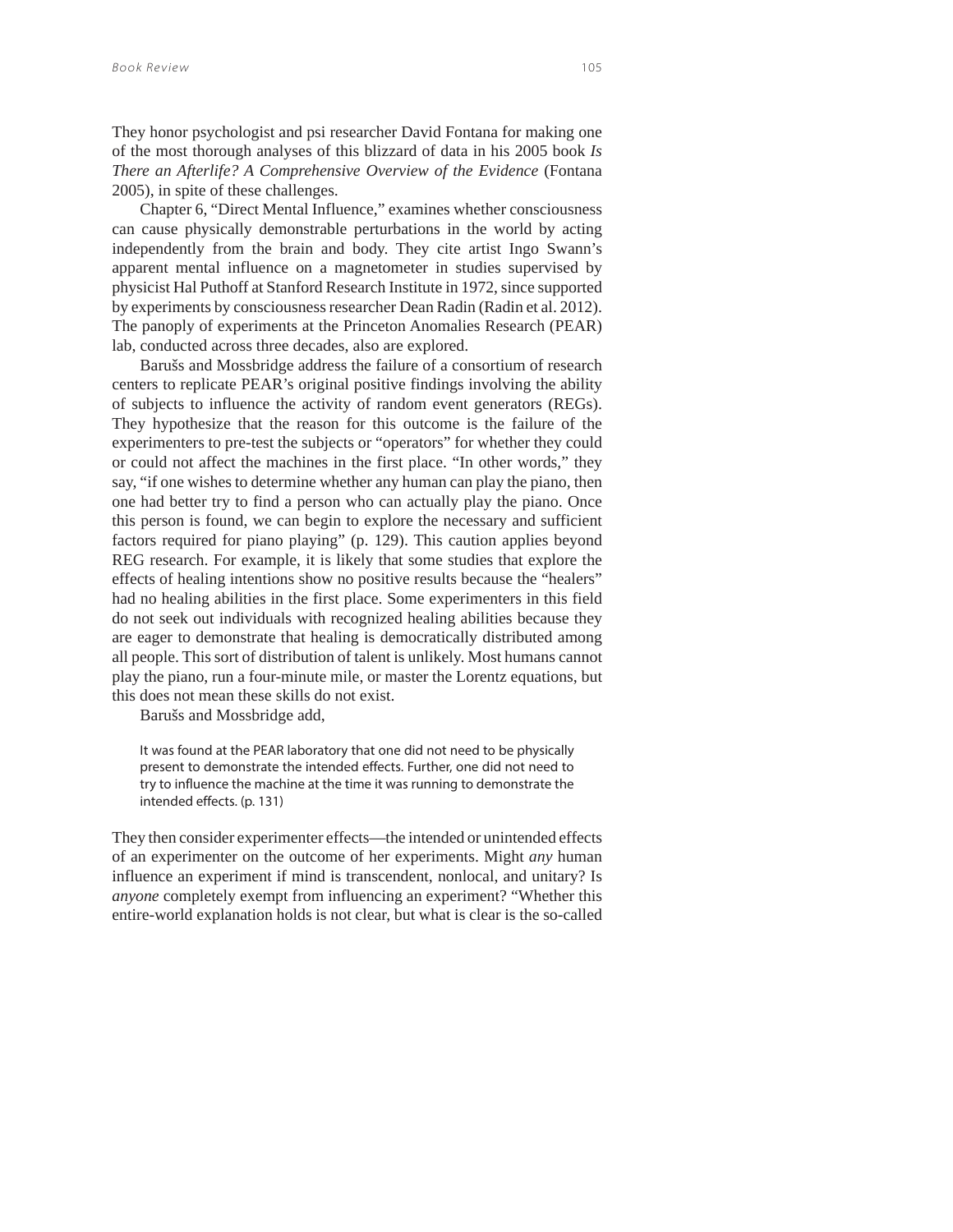experimenter effect is something that needs to be carefully empirically investigated more so than it has been until now" (p. 131).

Researcher Dean Radin's replicated experiments showing that direct mental activity can affect photon interactions with double-slit devices get special attention by the authors. Macro-PK effects such as poltergeist activity and remote healing are also singled out as evidence for direct mental influence.

Chapter 7, "Reintegrating Subjectivity into Consciousness Research," is a plea for consciousness researchers to hone their "subjective observation skills" as a way of identifying and transcending their own biases. Failure to do so, they say, results in "scientists espousing materialist worldviews that are not reasonable if one takes into account the accumulating data from physics and psychology" pointing to a critical role of consciousness. The authors explore "how people have used controlled introspection and have combined first-person observational techniques with third-person observational techniques to investigate consciousness" (pp. 146–147).

Their recommendations are rooted in science from its earliest beginnings, including the view of Francis Bacon, who was well aware of the flaws that can bias observation. The human mind, he said, "is rather like an enchanted glass, full of superstition and imposture, if it be not delivered and reduced" (p. 147). Max Planck, the founder of quantum mechanics, appears to have agreed in principle, saying, "We cannot get behind consciousness. Everything that we talk about, everything that we regard as existing, postulates consciousness" (Planck 1931)—which opens the door for observational inaccuracies. Flawed observation becomes particularly problematic "in a situation like the current one, in which the dogma of scientism demands young scientists to conform their observations and inferences to the norm of materialism" (p. 150).

The authors describe specific methods "that scientists and clinicians alike can carefully use for becoming skilled first-person observers of conscious awareness" (pp. 162–166). They state, "If some forms of meditation training can allow us to more accurately perceive consensus reality, this suggests that each of us, nonmeditators and meditators alike, has some potential ability to perceive and act on information that is not available to our conscious waking awareness" (p. 168). In making these recommendations, the authors are following trails blazed by psi researcher Charles Tart in his 1969 landmark book *Altered States of Consciousness* (Tart 1969), and his concept of "state-specific sciences" (Tart 1972). Tart, and now Barušs and Mossbridge, realized that the psychological state of an investigator influences not only what *is* seen, but what *can* be seen.

"Transcendent Mind," Chapter 8, is a summing up of the postmaterialist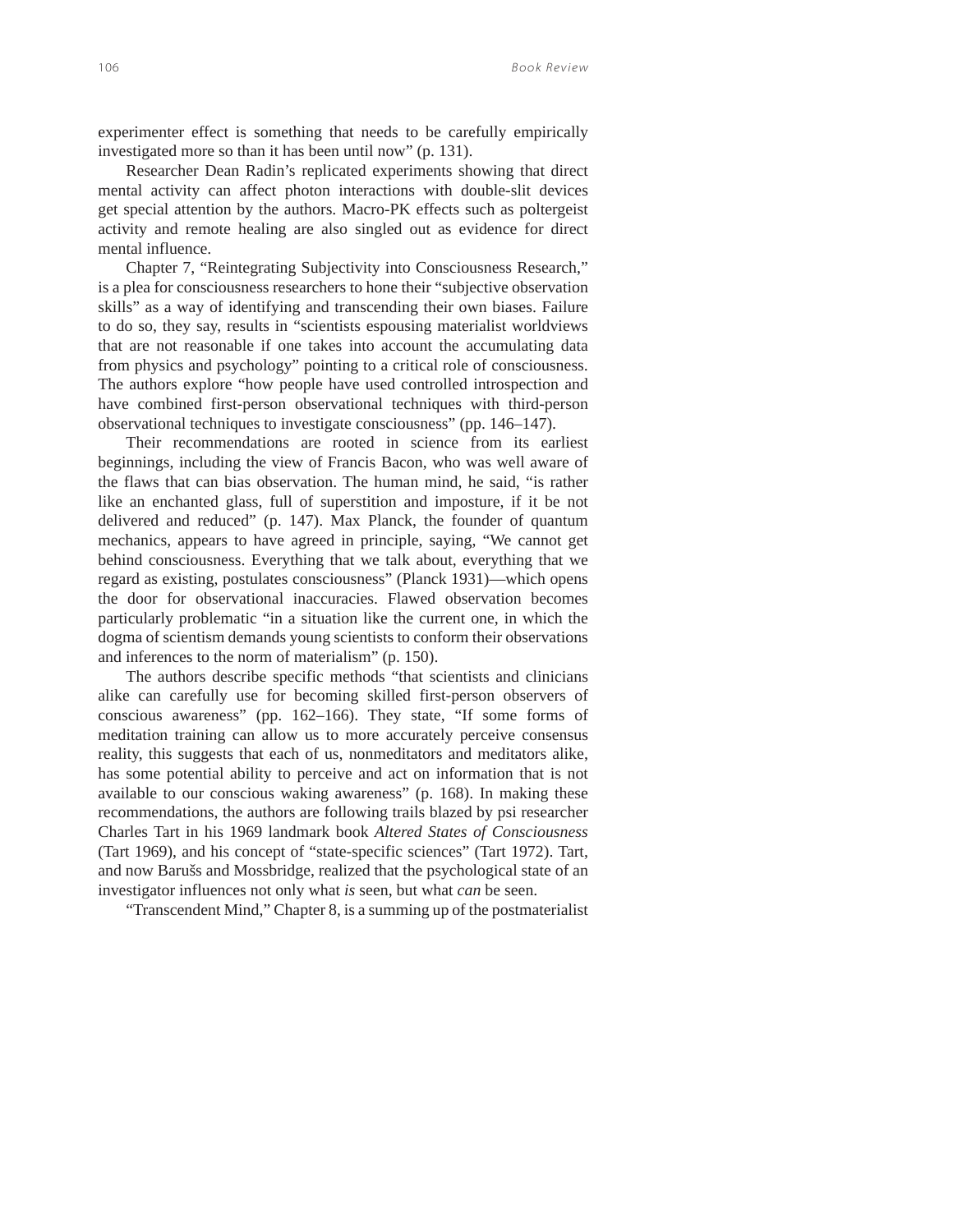perspective. The authors examine filter theories of brain function that suggest that the brain restricts information input, resulting in a reduced and modified output of conscious awareness that Aldous Huxley called a "measly trickle," a stepped-down efferent of awareness that is designed to meet our creaturely survival needs (Huxley 1954). What is lost in this process, the authors state in agreement with Huxley, is awareness of our "disembodied . . . and expanded consciousness" (pp. 176–177). Throughout history, humans have struggled mightily to thwart the brain's filter function and expand awareness, thereby opening "the doors of perception," as Huxley put it. As the authors state,

Timelessness, nonduality, bliss, and other features of transcendent states of consciousness could be explained as experiences that ensue when either the filter is removed or one's subjective point of reference somehow passes beyond the filter to the unconstrained mental level . . . with the caveat that such permissivity could lead us to become overwhelmed with unwanted influences. (p. 178)

They propose a "flicker-filter model" that introduces time into the brain-asfilter concept, and which permits the possibility that both the future and the past can be changed (p. 183). The authors' discussion of filter models of the brain is one of the best I'm aware of. Their position echoes that of physicist David Darling, that we are conscious not *because* of the brain, but *in spite* of it (Darling 1995).

The final chapter emphasizes a central tenet of the book—that consciousness cannot be set aside and disregarded as a "nuisance . . . in any explanation of the nature of the universe" (p. 174). The authors challenge the view of many physicists that they are "'discovering' a physical world that is independent of what they think it should be like"—for, as a result of the ineradicable presence of consciousness, it appears that "we not only 'discover' but also 'create' what we find, although the proportion of creation to discovery remains to be established." They ask, "To what extent are the expectations of scientists, with Nobel prizes at stake, unintentionally producing experimenter effects? We can no longer naïvely assume that we are just 'discovering' subatomic particles using various elaborate machines without considering that in some cases we may just be creating the appearance of having found them" (p. 175).

What are the limits of a transcendent mind? The authors imply that there may not be any. They reverse the materialist assumption that consciousness is a by-product of the brain by suggesting that the brain is a by-product of consciousness. "This is not a new position," they state. "In fact, *idealism*, the notion that mind is the fundamental reality from which the physical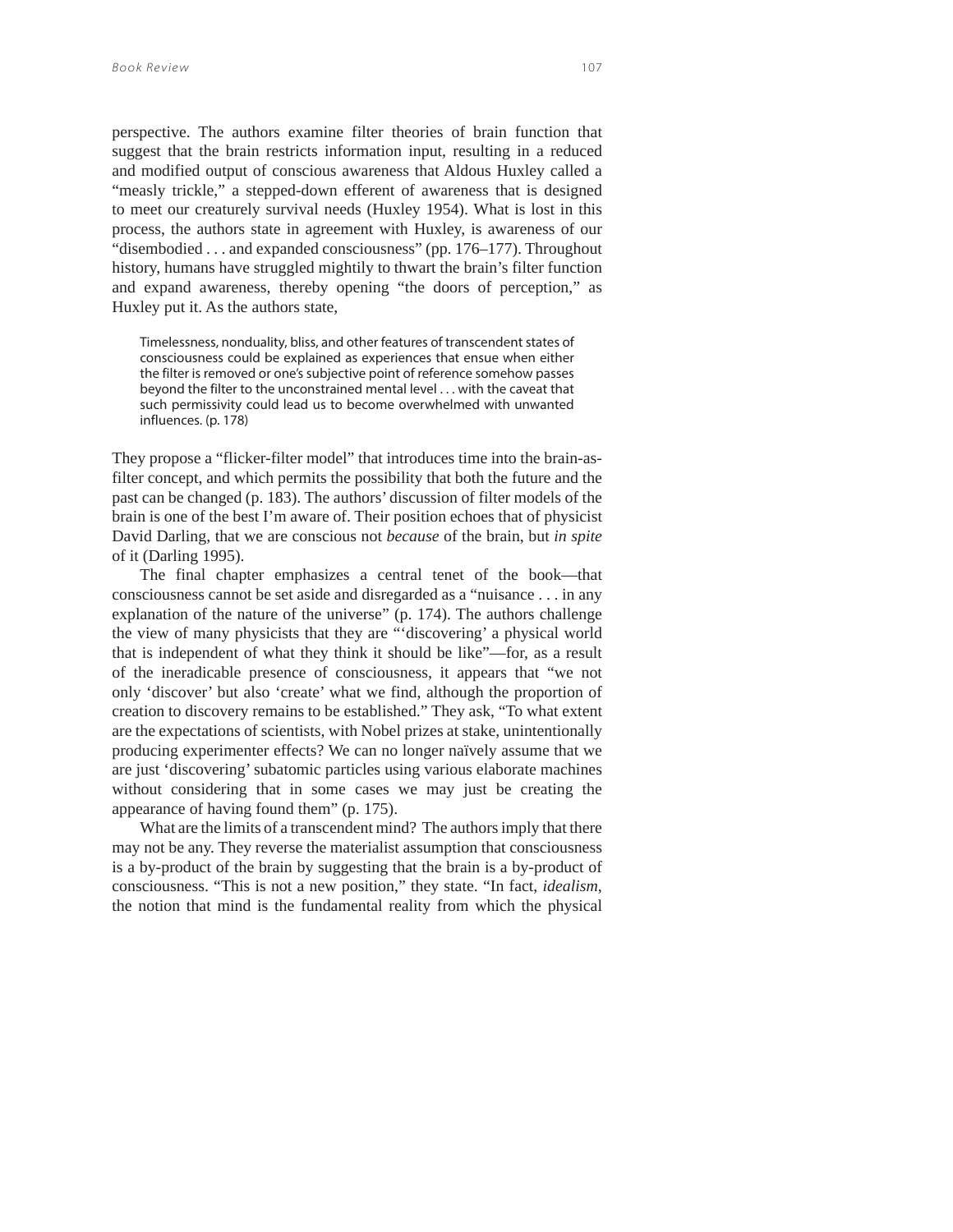world is derived, was a prominent philosophical position before the rise of analytic philosophy at the turn of the 20th century" (p. 179). But rather than revisit previous versions of idealism, they ask blunt questions: "How do we get a brain from consciousness? Why is brain activity correlated with conscious awareness? And what is the point of having a brain?" (p. 179). For readers who are shocked by these questions, the authors offer a consolation that might at least take the edge off: "[A]nyway, it is difficult for those who put forward the idea that the brain creates consciousness to explain why we have consciousness in the first place, so the difficulty is at least symmetrical" (p. 180).

The book ends on a practical note—ten guidelines that constitute "a field guide" for consciousness researchers (pp. 184–189). They also discuss the implications of *Transcendent Mind* for clinical practice by mental health professionals (pp. 189–192), as well as for scientific discovery in general (pp. 192–195).

In conclusion, Barušs and Mossbridge put their cards on the table:

Okay, but what do we, the authors, really think consciousness is? . . . We think consciousness has an aspect that is a deep reality that we might only be able to partially know conceptually. On the basis of the evidence described in this book, we think it is likely to exist ontologically prior to space and time, at least as space and time are usually experienced. We speculate that consciousness creates physical manifestation through which it then expresses itself in stepped-down, accessible form. On the basis of this idea, in everyday waking consciousness, human beings are explicitly aware of only a fragment of the scope of consciousness. Self-development is necessary to deepen one's understanding of the nature of consciousness and reality. Deep consciousness offers an invitation to explore what it means to exist. Perhaps. . . . On the basis of what we have discussed in this book, such a process could lead beyond itself to states of mind in which we can more adequately comprehend what is happening mentally and physically, in time and space. That is the adventure that awaits us. (p. 195)

If these ideas appear radical, we should acknowledge that they have an impressive pedigree. The premise that consciousness is fundamental and transcendent has been endorsed by some of the greatest figures of twentieth-century science. To reiterate, Max Planck, the founder of quantum mechanics, observed, "I regard consciousness as fundamental. I regard matter as derivative from consciousness. We cannot get behind consciousness. Everything that we talk about, everything that we regard as existing, postulates consciousness" (Planck 1931). Erwin Schrödinger, another Nobel Prize-winning physicist, agreed: "Although I think that life may be the result of an accident, I do not think that of consciousness.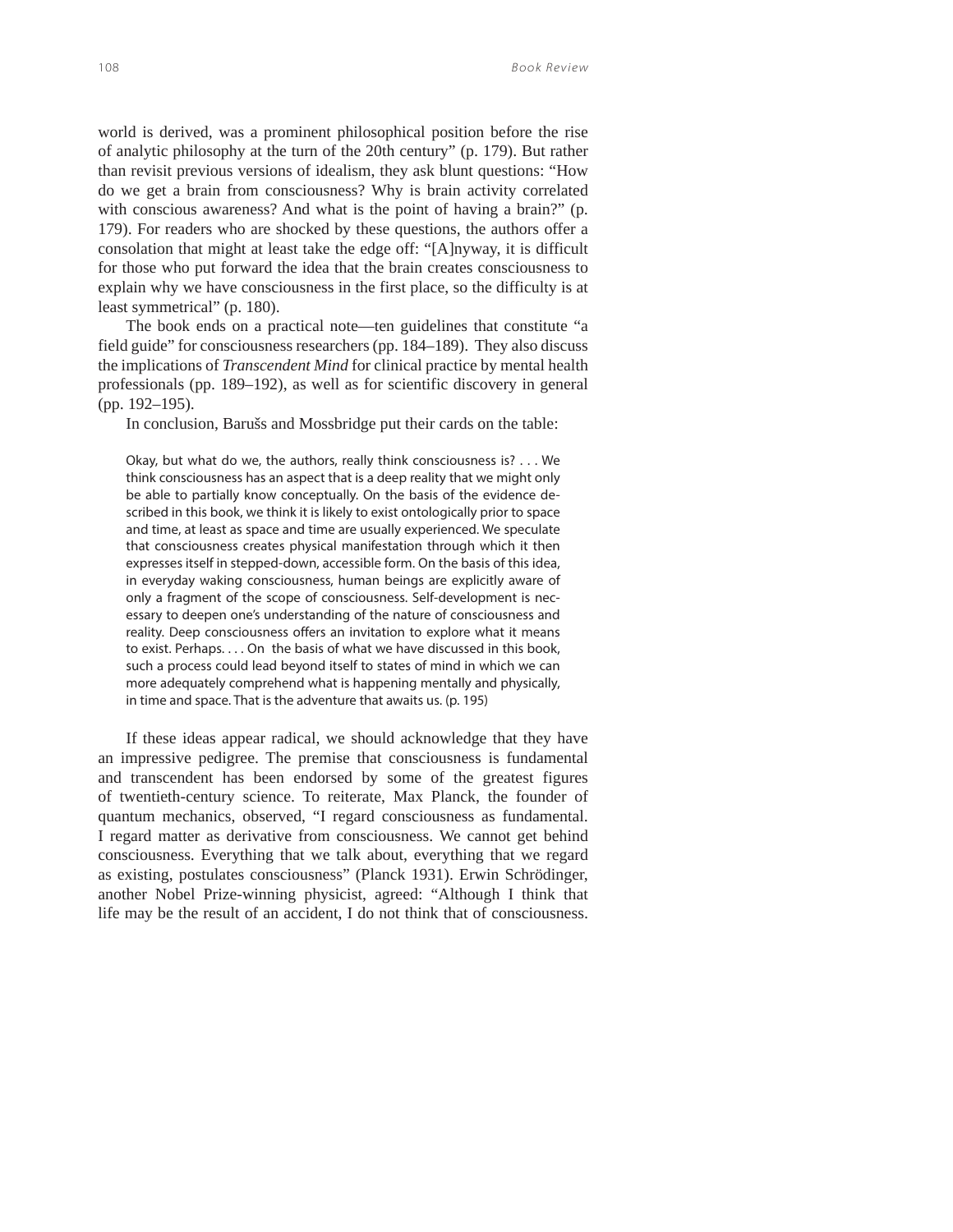Consciousness cannot be accounted for in physical terms. For consciousness is absolutely fundamental. It cannot be accounted for in terms of anything else" (Schrödinger 1994). More recently, mathematician-philosopher David Chalmers states, "I propose that conscious experience be considered a fundamental feature, irreducible to anything more basic. . . . " (Chalmers 1995). And neuroscientist Christof Koch: "I believe that consciousness is a fundamental, an elementary, property of living matter. It can't be derived from anything else" (Koch 2012).

As to Barušs and Mossbridge's endorsement of shared, unitary minds, we again find Schrödinger in agreement: "The overall number of minds is just one. . . . In truth there is only one mind." And as the eminent physicist David Bohm observed, "Deep down the consciousness of mankind is one. This is a virtual certainty . . . and if we don't see this it's because we are blinding ourselves to it" (Bohm 1986).

Are the authors correct that a "sea change" is occurring and that the influence of materialism is receding in our understanding of the origins and destiny of consciousness? The verdict is still out. As physicist Neils Bohr is alleged to have said, "Prediction is very difficult, especially about the future." However, the fact that *Transcendent Mind* is published by the book section of the American Psychological Association, the venerable APA, is noteworthy. This *suggests* a sea change is taking place, especially since surveys have consistently shown that psychologists have the lowest level of belief in psi among healthcare professionals.

In any case, if Barušs and Mossbridge are correct that we do not merely *discover* what's real, but in some sense consciously or unconsciously *construct* reality, I choose to lean toward agreement with their contention of a sea change. I once asked the late futurist Willis Harman if he were optimistic about the future of consciousness research. He replied, "Of course. I have to be. My optimism—and pessimism—shape things."

According to journalistic protocol, reviewers are expected to include some criticism to demonstrate their critical distancing and objectivity, since no book is perfect. I'll break tradition, because my objections are trivial when compared to this book's overall contribution. This is simply a flatout courageous, evidence-based, tightly reasoned document that no doubt will infuriate many paid-up materialists who read it—but that is one of the best compliments that a book of this genre could receive. Those who instinctively bridle at the authors' views perhaps might benefit from the following maxim, variously attributed:

There is a principle which is a bar against all information, which is proof against all arguments and which cannot fail to keep a man in everlasting ignorance—that principle is contempt prior to investigation. (Keyes 2006)